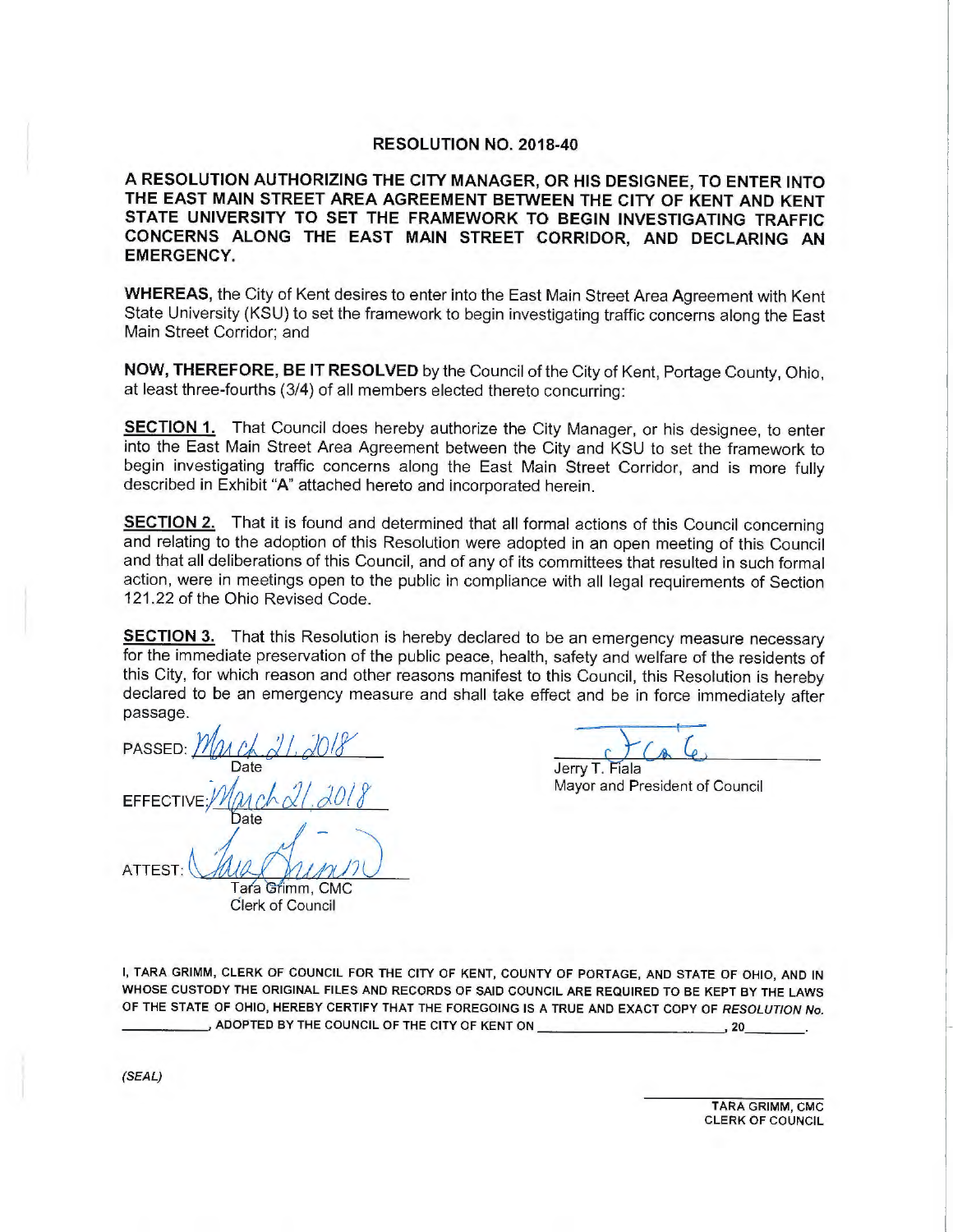## **EAST MAIN STREET AREA AGREEMENT**

## **KENT STATE UNIVERSITY AND THE CITY OF KENT**

## **ALL PARTIES BEING** IN **THE COUNTY OF PORT AGE, STATE OF OHIO**

This Agreement, dated \_\_\_\_\_\_\_\_\_\_\_ 2018, is an agreement made and entered into between Kent State University ("KSU") and the City of Kent, Ohio, duly formed under the laws of the State of Ohio (the "City").

#### WITNESSETH:

**WHEREAS,** KSU and the City desire to transform the north edge of campus by creating a new East Main Street entry onto the KSU campus, extending the front campus green space east along the north edge of campus, consolidating parking and providing improved academic uses; and

**WHEREAS,** both the City and KSU desire to protect and enhance the residential neighborhoods located north of East Main Street by limiting through traffic and enhance pedestrian and bike connectivity to the public amenities on campus; and

WHEREAS, the university's Campus Master Plan, adopted on \_\_\_\_\_\_\_, includes the potential construction of new academic and parking facilities, and the elimination of existing surface parking along this same section of Main Street; and

**WHEREAS,** KSU and the City desire to improve the safety along East Main Street from Willow Street to Homing Road and provide better connectivity for pedestrians between KSU and residential neighborhoods adjacent to the University and north of East Main Street; and

**WHEREAS,** East Main Street from Willow Street to Luther Avenue is the highest roadway crash section in Kent, as ranked by the Akron Metropolitan Area Transportation Study (AMATS) from 2013-2015 crash data; and

WHEREAS, the intersection of East Main Street and Lincoln Street is the second (2<sup>nd</sup>) highest crash intersection in Kent, as ranked by the AMATS from 2013-2015 crash data; and

**WHEREAS,** there were seven (7) reported pedestrian crashes and two (2) reported bicycle crashes, from 2010-2012, along East Main Street between Lincoln Street and Midway Drive as documented by AMATS; and

Page 1 of 4

P. \_TRAFFIC\_PLAN E Main .Neighborhood Traffic Calming Agreements KSU \_Kent MOL'\_12\_17\_vrs 4 doc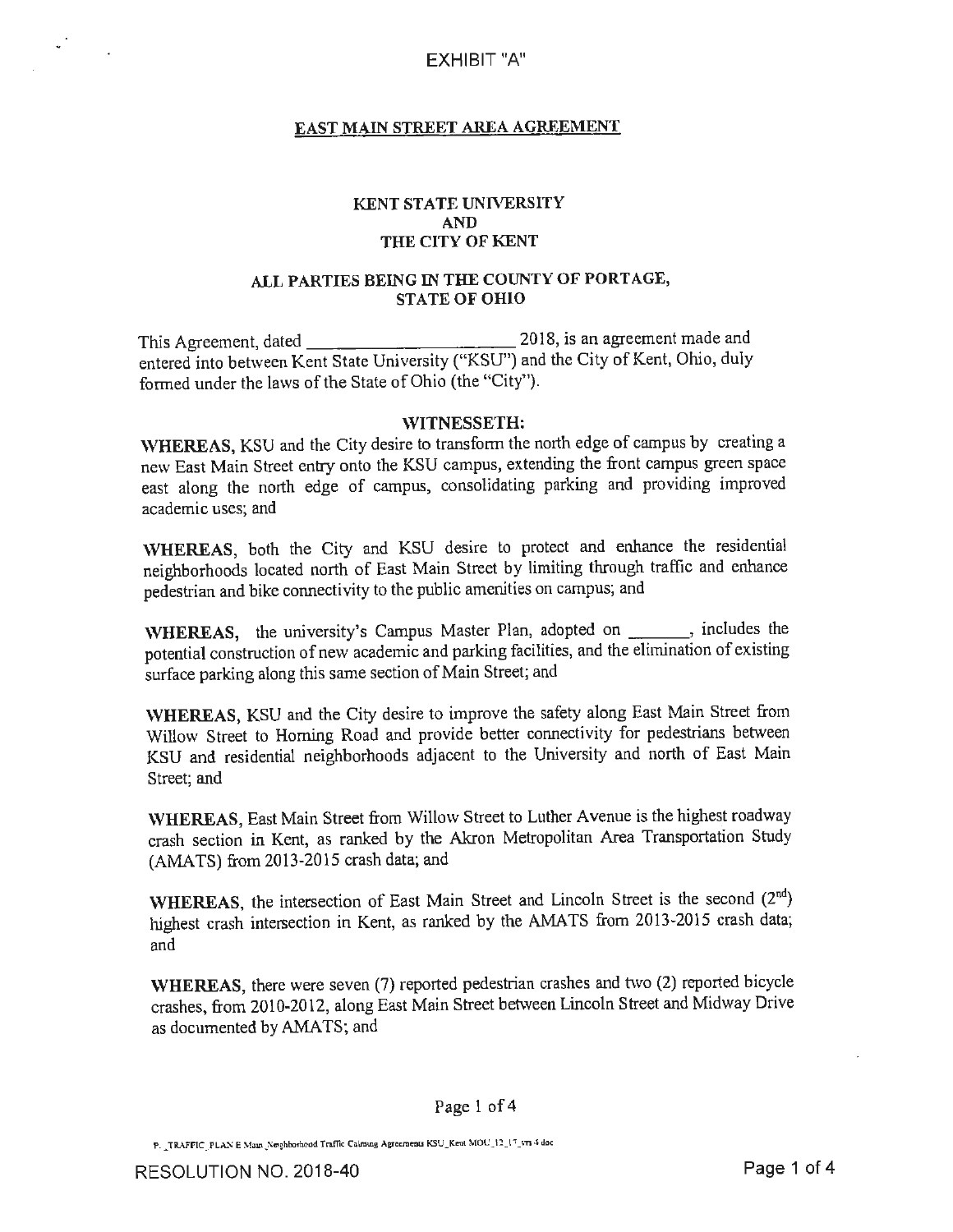WHEREAS, the parties desire to hire a consultant to assist them in planning improvements and addressing safety and neighborhood concerns involving the East Main Street area as set forth in this Agreement; and

**THEREFORE,** The City and KSU commit to collaborate and partner to initiate a strategic and transformational corridor project that will require planning and the pursuit of funding for the eventual design, right of way acquisition and construction of improvements along the East Main Street corridor. The goal of the project is to assure all improvements are planned with input from the residents and businesses along East Main Street, and are designed to enhance traffic flow, safety and the residential feel of neighborhoods along East Main Street. At this time each party agrees to the following:

## *City:*

- Take the lead role in a planning process to address the safety and neighborhood protection/enhancements needs along East Main Street. The planning process will be conducted with the participation and input from the residential and business community, especially the neighborhoods located across East Main Street.
- Jointly with KSU, hire a consultant to assist in the planning process.
- The City shall fund 50% of the planning consultant's services, up to \$25,000.
- Pursue outside funding for the completion of the project.

## *KSU:*

- Assist the City in the planning process to detennine improvements along and adjacent to East Main Street to address the safety needs and neighborhood protection/enhancements needs.
- Jointly with the City, hire a consultant to assist in the planning process.
- KSU shall fund 50% of the planning consultant's services, up to \$25,000.
- Pursue outside funding for the completion of the project.

## **Schedule:**

The City and KSU will diligently pursue hiring the consultant and thereafter completion of the planning process in an effort to complete process by July, 2018. This date can be adjusted by the mutual agreement of both parties. In addition, both parties will continually pursue outside funding sources until the project is completed or abandoned by both parties.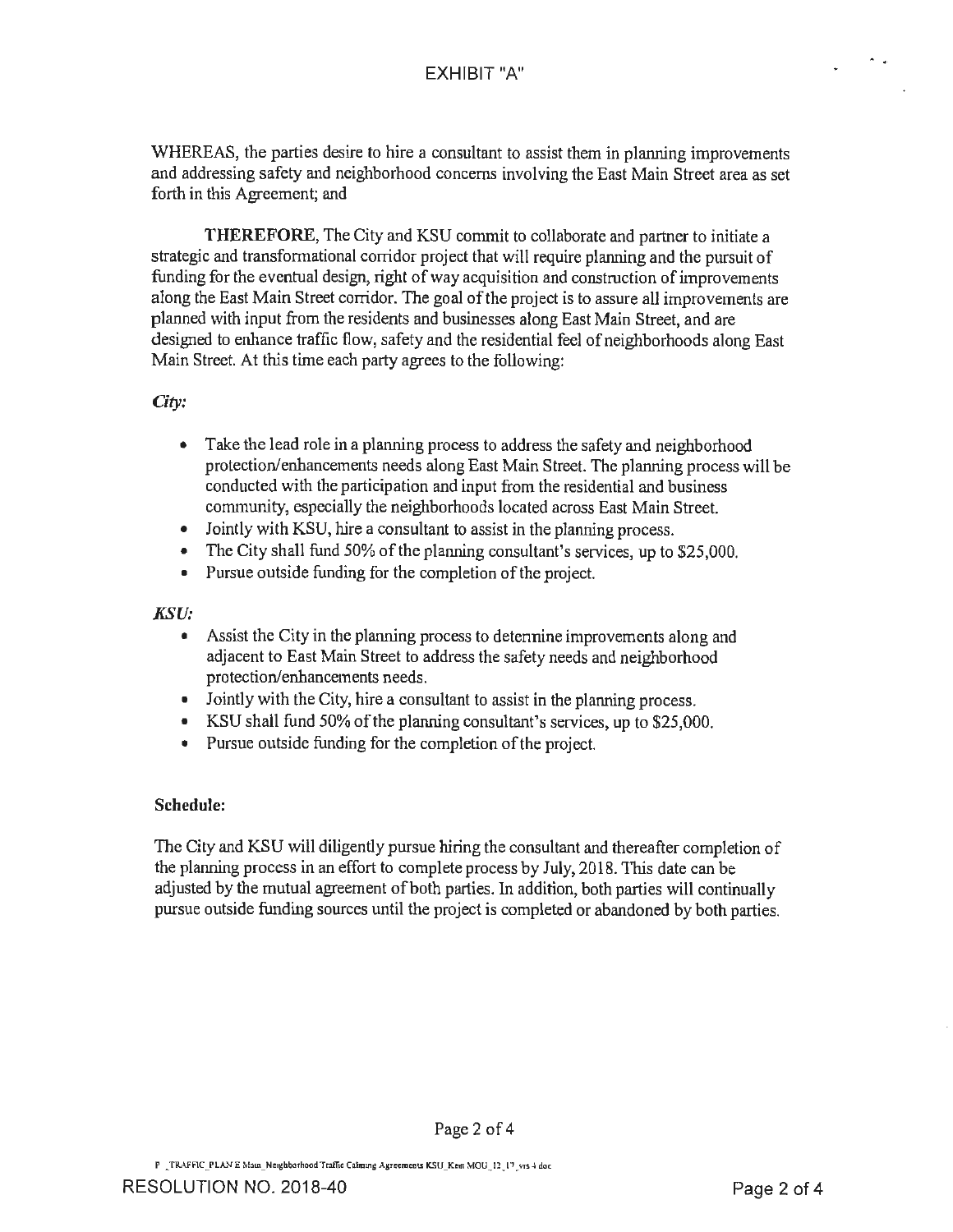In witness whereof, the Parties hereto have agreed and offered their hands and seals:

# CITY OF KENT

 $\mathbf{b}_{\mathrm{max}}^{(k)}$  and  $\mathbf{b}_{\mathrm{max}}^{(k)}$ 

Approved and Accepted by:

| Dave Ruller<br>City of Kent, City Manager                | Witness: 2008. Express and the state of the state of the state of the state of the state of the state of the state of the state of the state of the state of the state of the state of the state of the state of the state of<br>Witness: |
|----------------------------------------------------------|-------------------------------------------------------------------------------------------------------------------------------------------------------------------------------------------------------------------------------------------|
| Date: $\frac{1}{\sqrt{1-\frac{1}{2}} \cdot \frac{1}{2}}$ |                                                                                                                                                                                                                                           |
| Approved as to Form:                                     |                                                                                                                                                                                                                                           |
| Chad Murdock<br>City of Kent, acting Law Director        |                                                                                                                                                                                                                                           |

Date:  $\Box$ 

Certificate of Director of Budget and Finance

It is hereby certified that the amount TWENTY FIVE THOUSAND Dollars (\$25,000) required to meet this commitment has been lawfully appropriated or authorized or directed for such purpose and is in the City Treasury or in the process of collection to the credit of the GENERAL Fund free from any obligation or certificates now outstanding.

Dave Coffee, Director of Budget and Finance

Date

Page 3 of 4

**P \_TRAFFIC \_PLA....;- E M.ii.a .. :-:e1ghborhood Tco1ffic Calmin!; A!i:rccm~nts KSt:\_Ken, MOU\_l1\_17 ~·'-TS--' doc**